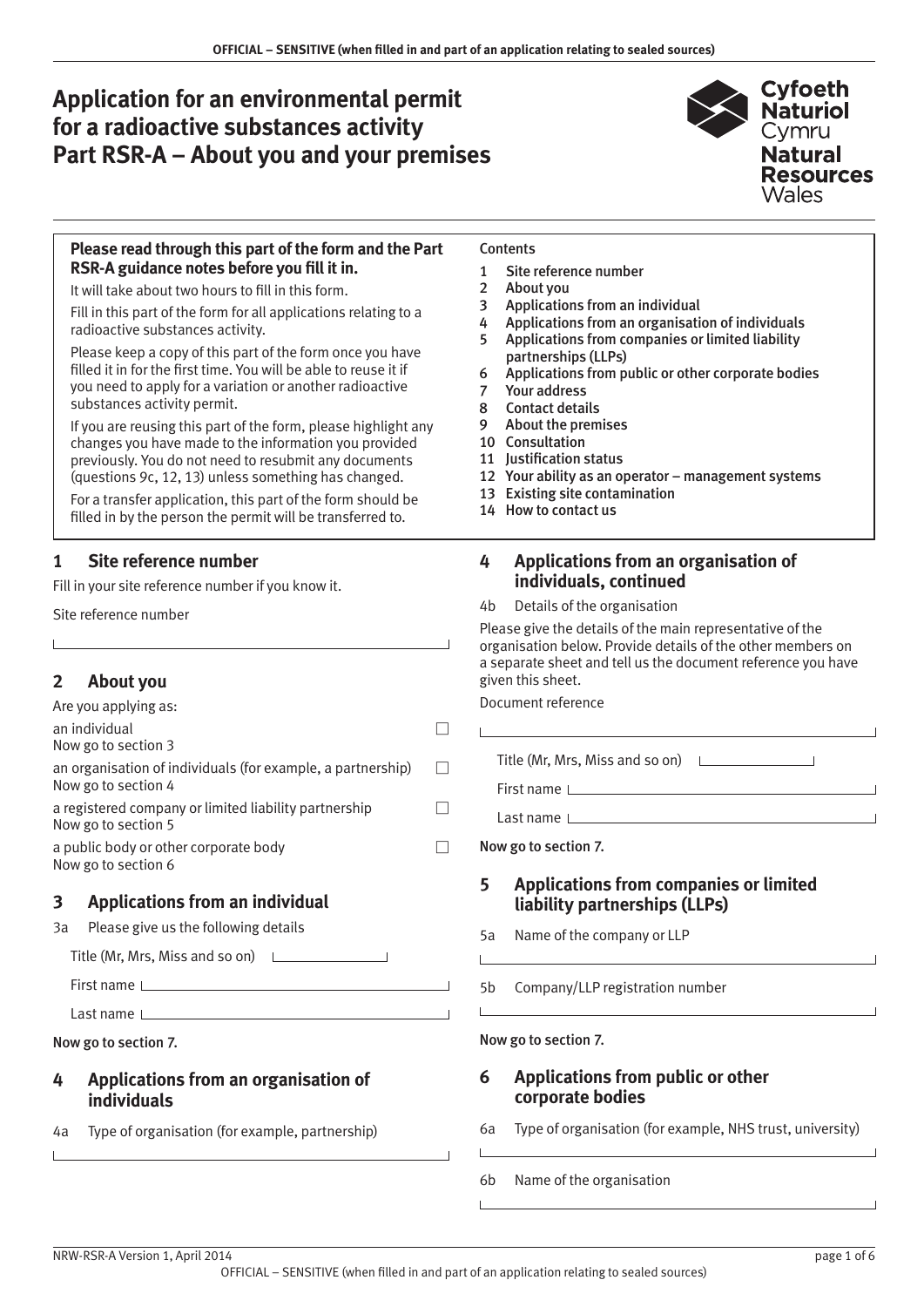Address

 $\mathbf{L}$ 

 $\mathbf{I}$ 

 $\mathbf{L}$ 

 $\overline{\phantom{0}}$ 

Postcode

#### <span id="page-1-0"></span>**6 Applications from public or other corporate bodies, continued**

6c Position of the person who acts as the secretary or clerk of the organisation

# **7 Your address**

7a Your main (registered office) business address For companies or LLPs this is the address on record at Companies House.

 $\overline{1}$ 

| Companies House.                               |                                                                                                                        | Contact numbers, including the area code                                                                                                                                                                                       |
|------------------------------------------------|------------------------------------------------------------------------------------------------------------------------|--------------------------------------------------------------------------------------------------------------------------------------------------------------------------------------------------------------------------------|
| Address                                        |                                                                                                                        | Phone<br><u> 1989 - Johann Stein, mars an de Frankryk († 1908)</u>                                                                                                                                                             |
|                                                | the control of the control of the control of the control of the control of the control of                              | Mobile<br><u> 1980 - John Stein, markin film ar yn y brenin y brenin y brenin y brenin y brenin y brenin y brenin y brenin</u>                                                                                                 |
|                                                |                                                                                                                        | Fax                                                                                                                                                                                                                            |
|                                                | <u> 1980 - Johann Barbara, martxa alemaniar argumento este alemaniar alemaniar alemaniar alemaniar alemaniar al</u>    | Email<br>the control of the control of the control of the control of the control of the control of                                                                                                                             |
|                                                |                                                                                                                        |                                                                                                                                                                                                                                |
| Postcode                                       |                                                                                                                        | Who can we contact about your radioactive<br>8b                                                                                                                                                                                |
| Contact numbers, including the area code       |                                                                                                                        | substances activity?                                                                                                                                                                                                           |
| Phone                                          | <u> 1980 - Johann Barbara, martxa alemaniar a</u>                                                                      | Title (Mr, Mrs, Miss and so on) Latter Links                                                                                                                                                                                   |
| Mobile                                         |                                                                                                                        | First name Learner and the state of the state of the state of the state of the state of the state of the state of the state of the state of the state of the state of the state of the state of the state of the state of the  |
| Fax                                            | the control of the control of the control of the control of the control of the control of                              | Last name                                                                                                                                                                                                                      |
| Email                                          | the control of the control of the control of the control of the control of the control of                              | Address                                                                                                                                                                                                                        |
|                                                |                                                                                                                        |                                                                                                                                                                                                                                |
| 7b                                             | Main UK business address if different from above                                                                       |                                                                                                                                                                                                                                |
| Address                                        |                                                                                                                        |                                                                                                                                                                                                                                |
|                                                |                                                                                                                        |                                                                                                                                                                                                                                |
|                                                |                                                                                                                        | Postcode<br>the contract of the contract of the contract of                                                                                                                                                                    |
|                                                | the control of the control of the control of the control of the control of the control of                              | Contact numbers, including the area code                                                                                                                                                                                       |
|                                                |                                                                                                                        | Phone<br><u> 1980 - Andrea Andrew Maria (h. 1980).</u>                                                                                                                                                                         |
| Postcode                                       |                                                                                                                        | Mobile<br><u> 1980 - Johann Barbara, martxa alemaniar arg</u> entina                                                                                                                                                           |
| Contact numbers, including the area code       |                                                                                                                        | Fax                                                                                                                                                                                                                            |
| Phone                                          |                                                                                                                        | Email<br><u> 1980 - Johann Barbara, martxa alemaniar arg</u>                                                                                                                                                                   |
| Mobile                                         |                                                                                                                        |                                                                                                                                                                                                                                |
| Fax                                            | <u> 1989 - Johann Barn, mars ann an t-Amhain ann an t-Amhain an t-Amhain an t-Amhain an t-Amhain an t-Amhain an t-</u> | Who can we contact about your billing/invoice?<br>8c                                                                                                                                                                           |
| Email                                          |                                                                                                                        | Title (Mr, Mrs, Miss and so on) $\Box$                                                                                                                                                                                         |
|                                                |                                                                                                                        | First name Letter and the state of the state of the state of the state of the state of the state of the state of the state of the state of the state of the state of the state of the state of the state of the state of the s |
| Position of most senior person at this address |                                                                                                                        | Last name                                                                                                                                                                                                                      |
|                                                |                                                                                                                        | Address                                                                                                                                                                                                                        |
| <b>Contact details</b><br>8                    |                                                                                                                        |                                                                                                                                                                                                                                |
| 8a                                             | Who can we contact about this application?                                                                             |                                                                                                                                                                                                                                |
|                                                | Title (Mr, Mrs, Miss and so on) <u>[</u> [[11][21] Title (Mr, Mrs, Miss and so on)                                     |                                                                                                                                                                                                                                |
|                                                |                                                                                                                        |                                                                                                                                                                                                                                |
|                                                | First name                                                                                                             | Postcode                                                                                                                                                                                                                       |

# **8 Contact details, continued**

 $\overline{\phantom{a}}$  $\overline{\phantom{a}}$ 

 $\overline{\phantom{0}}$  $\overline{1}$ 

 $\overline{\phantom{0}}$ 

OFFICIAL – SENSITIVE (when filled in and part of an application relating to sealed sources)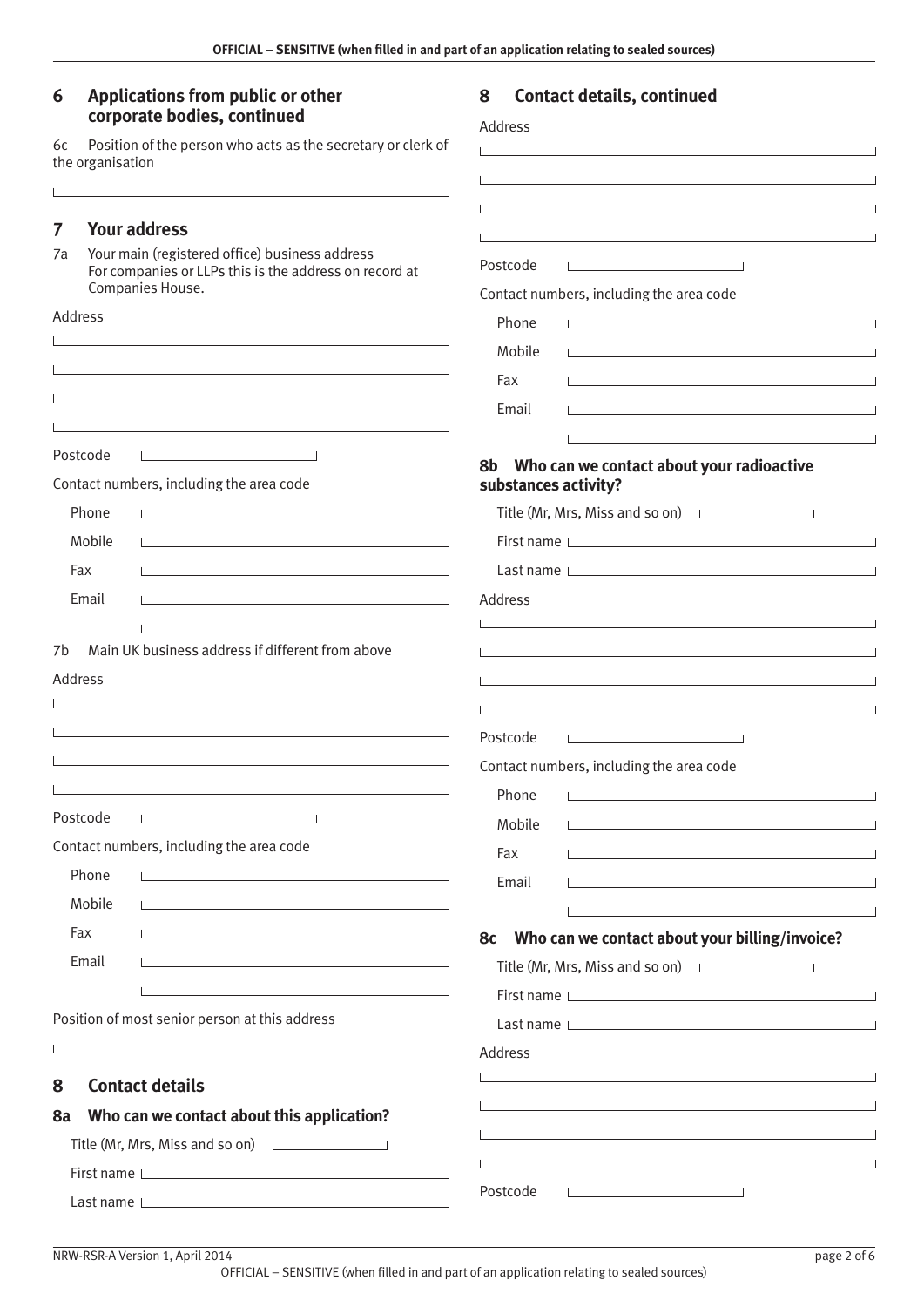# <span id="page-2-0"></span>**8 Contact details, continued**

| Contact numbers, including the area code |  |
|------------------------------------------|--|
| Phone                                    |  |
| Mobile                                   |  |
| Fax                                      |  |
| Email                                    |  |
|                                          |  |

# **9 About the premises**

#### **9a What is the name and address of the premises where you intend to carry out a radioactive substances activity?**

If you only keep and use mobile radioactive apparatus, give details of the premises where that apparatus is normally kept when not in use.

| Name                                                                                                                                                                                                                                                    |  |
|---------------------------------------------------------------------------------------------------------------------------------------------------------------------------------------------------------------------------------------------------------|--|
| <b>Address</b>                                                                                                                                                                                                                                          |  |
|                                                                                                                                                                                                                                                         |  |
|                                                                                                                                                                                                                                                         |  |
|                                                                                                                                                                                                                                                         |  |
| Postcode                                                                                                                                                                                                                                                |  |
| National grid reference for the premises<br>For example, ST 12345 67890                                                                                                                                                                                 |  |
| Is a nuclear site licence under section 1 of the Nuclear Installations Act 1965 needed for the premises?<br>9b                                                                                                                                          |  |
| No                                                                                                                                                                                                                                                      |  |
| $\Box$ What is your status?<br>Yes<br>Licensee (or potential licensee)                                                                                                                                                                                  |  |
| Tenant                                                                                                                                                                                                                                                  |  |
| Please provide a plan of the site, marking the site boundary in green<br>9с<br>This is not required if you only keep and use mobile radioactive apparatus.                                                                                              |  |
| Document reference                                                                                                                                                                                                                                      |  |
| <b>Consultation</b><br>$10-10$                                                                                                                                                                                                                          |  |
| 10a Which local authority area are the premises in?<br>Give the name of your local authority                                                                                                                                                            |  |
| 10b Who is the sewerage undertaker for the premises?<br>You do not need to answer this if you only need a standard rules permit, or your premises are on a nuclear licensed site and you do<br>not discharge radioactive waste to public sewer.<br>Name |  |
| <b>Justification status</b><br>11                                                                                                                                                                                                                       |  |
| 11a Does your work with radioactive materials and/or radioactive waste relate to:                                                                                                                                                                       |  |

11a.1 An existing practice, or work that is not subject to the requirement for justification?

 $No$   $\Box$ 

Yes  $\Box$  Go to question 11b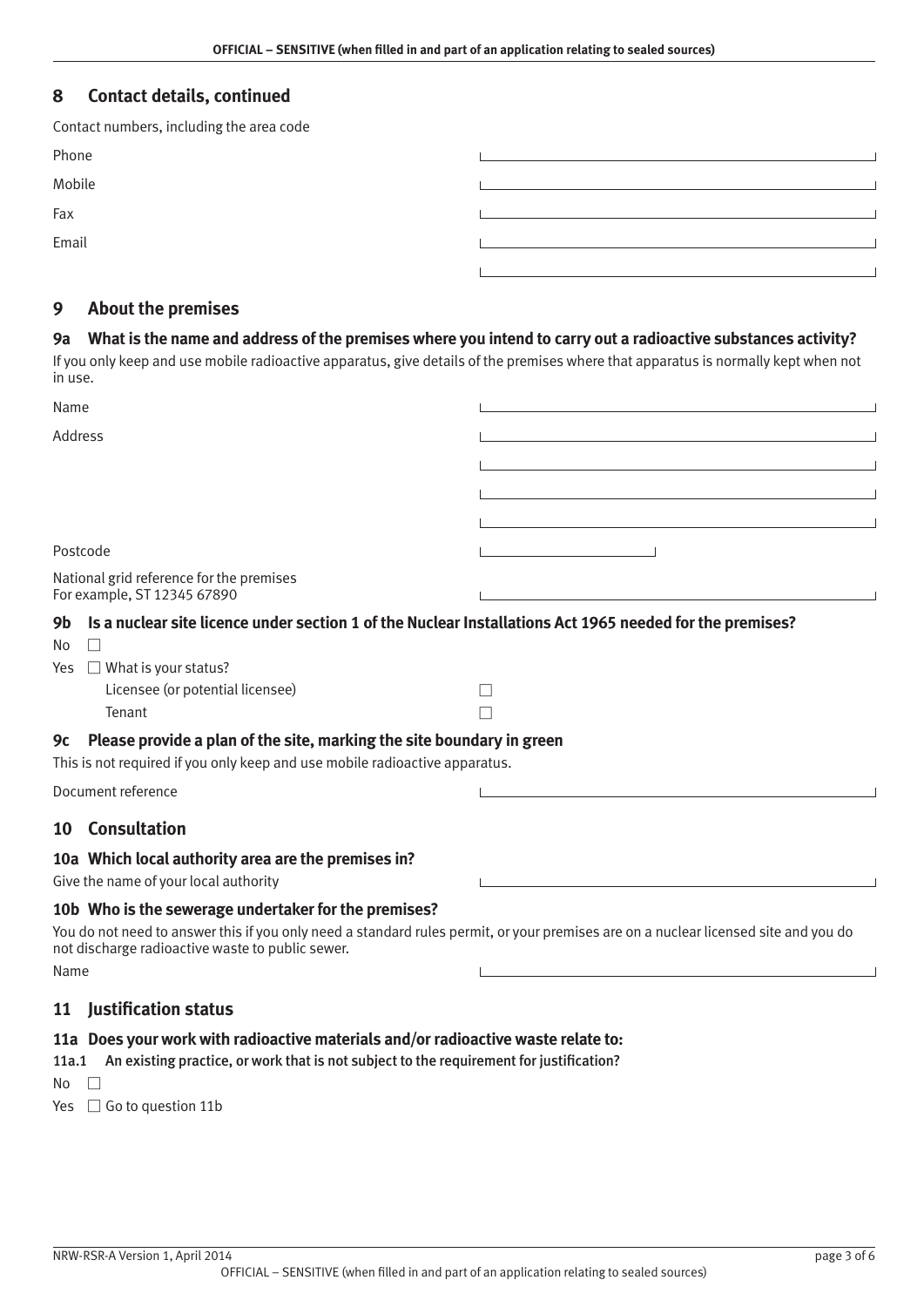# **11 Justification status, continued**

| A new practice that the Justifying Authority has determined to be justified?<br>11a.2           |  |
|-------------------------------------------------------------------------------------------------|--|
| No.                                                                                             |  |
| $Yes \Box$ Give date and reference number of decision<br>(DD/MM/YYYY), then go to section 12    |  |
| Document reference                                                                              |  |
| A practice that is currently being considered by the Justifying Authority?<br>11a.3             |  |
| No.                                                                                             |  |
| $Yes \Box$ Give date and reference number of application<br>(DD/MM/YYYY), then go to section 12 |  |
| Document reference                                                                              |  |
| 11b Nature of practice or work                                                                  |  |

#### 11b.1 Tell us the number and purpose of the practice which applies to your work with radioactive material and/or radioactive waste

See the Government guidance. If there is more than one practice that applies to you, give the information for each one.

| Number | Purpose |
|--------|---------|
|        |         |
|        |         |
|        |         |
|        |         |
|        |         |
|        |         |
|        |         |
|        |         |

#### 11b.2 If your work is not listed in the Government guidance, tick the appropriate box to show if it involves any of the following:

| You use NORM (substances that are naturally radioactive)<br>as a chemical in a laboratory       |                           |
|-------------------------------------------------------------------------------------------------|---------------------------|
| You create NORM as a result of producing gas and oil                                            |                           |
| You use NORM for some other reason                                                              |                           |
| The Ministry of Defence (MOD) or the armed forces use<br>radioactive substances on the premises |                           |
| A contractor to the MOD uses radioactive substances for<br>military purposes<br>Other           | Please give details below |

#### **11c Associated activities**

| Tick the appropriate boxes to show which activities associated with the practice(s) are carried out on your premises |  |  |
|----------------------------------------------------------------------------------------------------------------------|--|--|
| Research and development                                                                                             |  |  |
| Manufacturing products                                                                                               |  |  |
| Carrying out repairs                                                                                                 |  |  |
| Carrying out maintenance                                                                                             |  |  |
| Supplying radioactive substances                                                                                     |  |  |
| Assembling items that include radioactive substances                                                                 |  |  |
| Handling radioactive substances                                                                                      |  |  |
| Testing radioactive substances for quality standards                                                                 |  |  |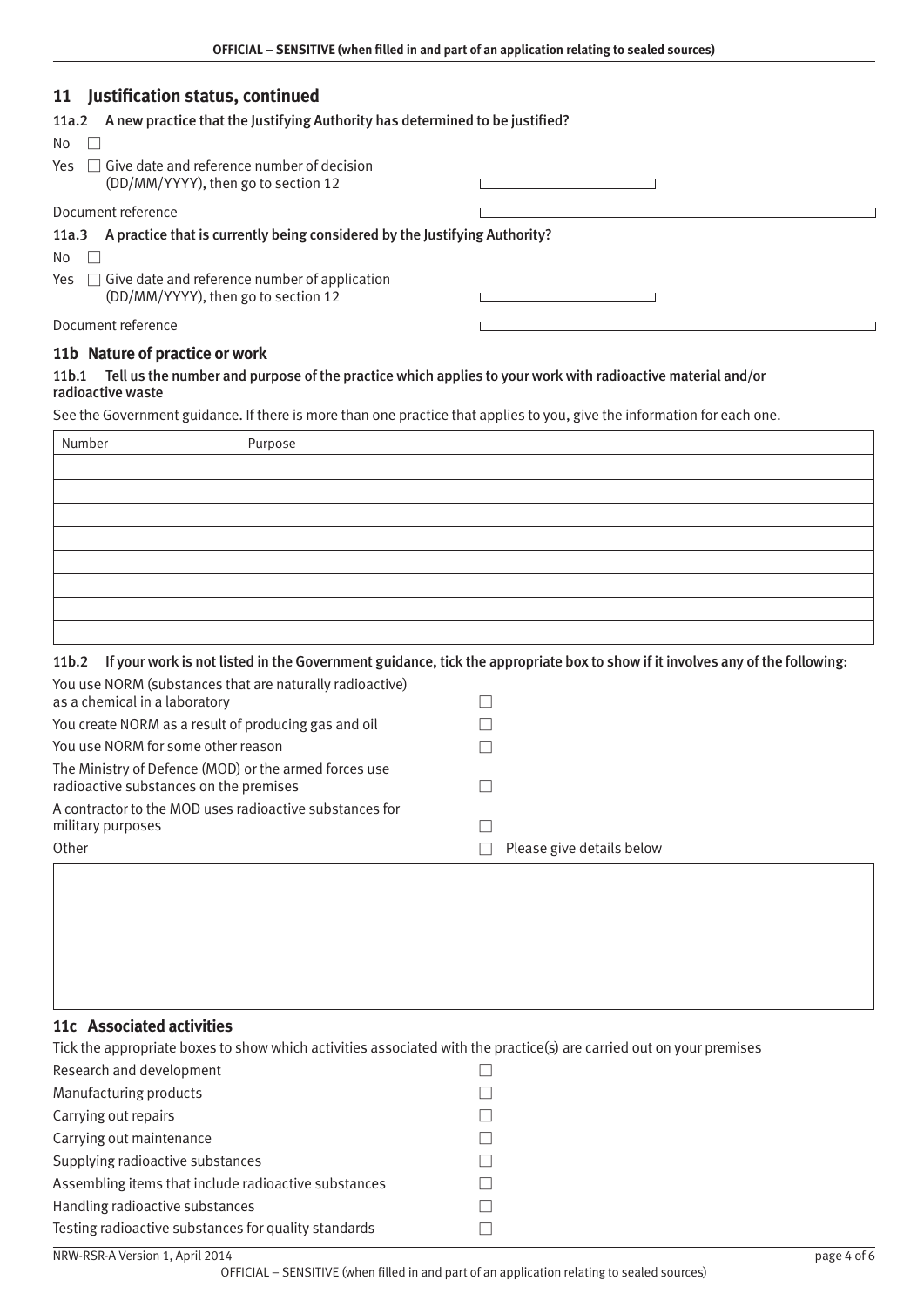<span id="page-4-0"></span>

| 11c Associated activities, continued |                           |
|--------------------------------------|---------------------------|
| Storing radioactive substances       |                           |
| Using radioactive substances         |                           |
| Disposing of waste                   |                           |
| Other                                | Please give details below |

# **12 Your ability as an operator – management systems**

You do not need to answer this if you only need a standard rules permit or are applying to surrender your permit.

Provide a summary of your management system or, if you are a nuclear site licensee, provide your management prospectus.

Document reference or references

Is your management system accredited?

 $No \Box$ 

Yes  $\Box$  Under what scheme or standard?

# **13 Existing site contamination**

Tell us about any existing contamination on the premises, if appropriate (see guidance)

| Document reference |  |
|--------------------|--|
|                    |  |

# Now go to Part RSR-B1 if you are applying for a standard rules permit. Part RSR-B2 if you are applying for a bespoke permit to carry out a radioactive substances activity involving sealed sources (including waste sealed sources). Part RSR-B3 if you are applying for a permit to carry out a radioactive substances activity, on a nuclear site, involving radioactive material (open sources) and/or radioactive waste. (Part RSR-B5 may also be necessary.) Part RSR-B4 if you are applying for a permit to carry out a radioactive substances activity, not on a nuclear site, involving radioactive material (open sources) and/or radioactive waste. (Part RSR-B5 may also be necessary.) Part RSR-B5 if you are applying for a permit to carry out a radioactive substances activity involving on-site disposal of solid radioactive waste to land. Part RSR-C2 if you are applying to vary a permit for a radioactive substances activity involving sealed sources (including waste sealed sources). Part RSR-C3 if you are applying to vary a permit for a radioactive substances activity, on a nuclear site, involving radioactive material (open sources) and/or radioactive waste. Part RSR-C4 if you are applying to vary a permit for a radioactive substances activity, not on a nuclear site, involving radioactive material (open sources) and/or radioactive waste. Part RSR-C5 if you are applying to vary the conditions of a permit relating to on-site disposal of solid radioactive waste to land. Part RSR-D2 if you are applying to transfer a permit for a radioactive substances activity involving sealed sources (including waste sealed sources). Part RSR-D3 if you are applying to transfer a permit for a radioactive substances activity involving radioactive material (open sources) and/or radioactive waste (including on-site disposal of radioactive waste). Part RSR-E2 if you are applying to surrender a permit for a radioactive substances activity involving sealed sources (including waste sealed sources). Part RSR-E4 if you are applying to surrender a permit for a radioactive substances activity, involving radioactive material (open sources) and/or radioactive waste (including on-site disposal of radioactive waste).

#### You will also need to complete part RSR-F.